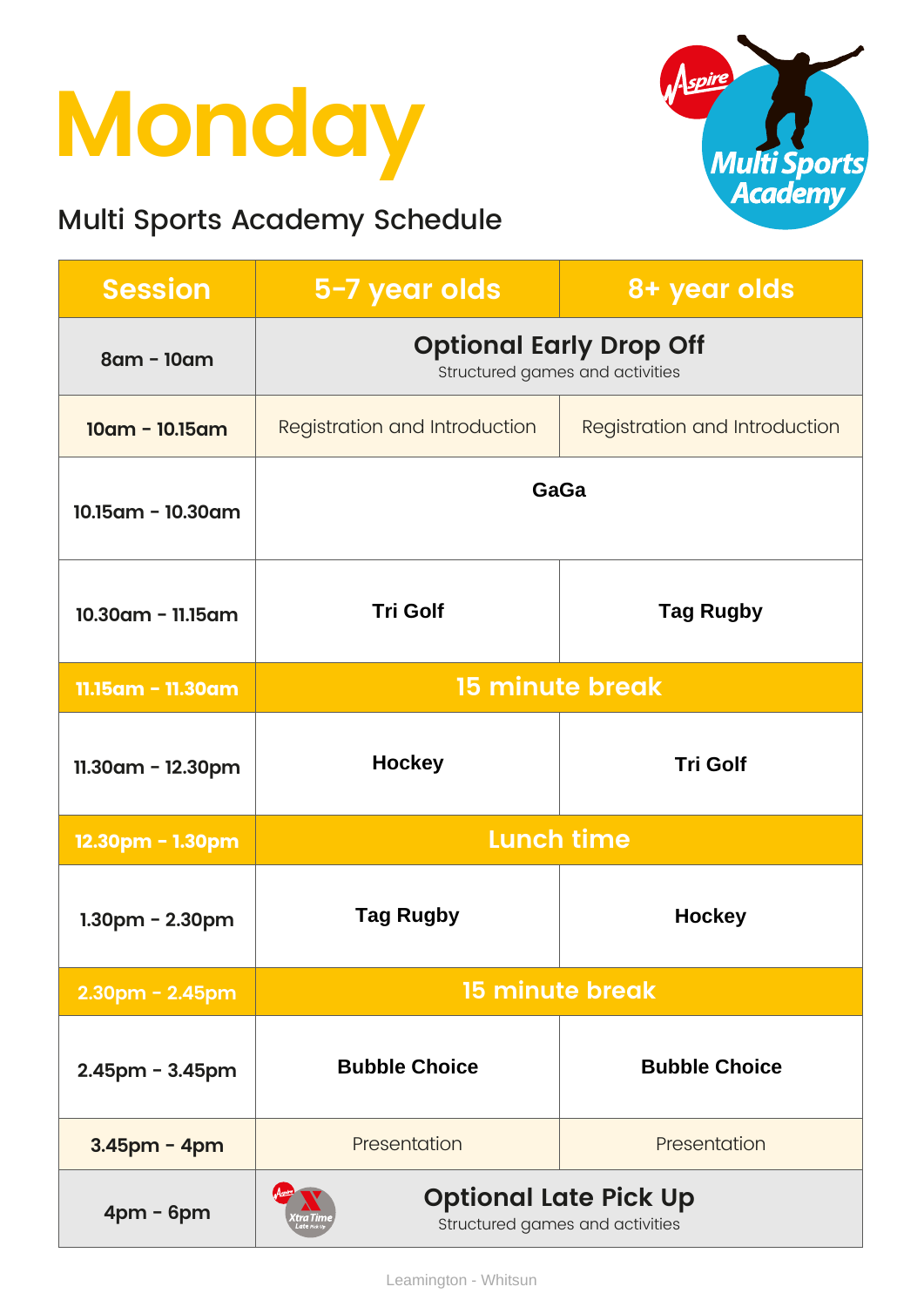# **Tuesday**

### Multi Sports Academy Schedule



| <b>Session</b>          | 5-7 year olds                                                     | 8+ year olds                         |
|-------------------------|-------------------------------------------------------------------|--------------------------------------|
| $8$ am - 10am           | <b>Optional Early Drop Off</b><br>Structured games and activities |                                      |
| $10am - 10.15am$        | <b>Registration and Introduction</b>                              | <b>Registration and Introduction</b> |
| $10.15$ am - $10.30$ am | <b>Kick Rounders</b>                                              |                                      |
| 10.30am - 11.15am       | <b>Football</b>                                                   | <b>Dodgeball</b>                     |
| 11.15am - 11.30am       | <b>15 minute break</b>                                            |                                      |
| 11.30am - 12.30pm       | <b>Badminton</b>                                                  | <b>Football</b>                      |
| 12.30pm - 1.30pm        | <b>Lunch time</b>                                                 |                                      |
| $1.30pm - 2.30pm$       | <b>Dodgeball</b>                                                  | <b>Badminton</b>                     |
| $2.30$ pm - $2.45$ pm   | <b>15 minute break</b>                                            |                                      |
| $2.45$ pm - $3.45$ pm   | <b>Bubble Choice</b>                                              | <b>Bubble Choice</b>                 |
| $3.45$ pm - 4pm         | Presentation                                                      | Presentation                         |
| $4pm - 6pm$             | <b>Optional Late Pick Up</b><br>Structured games and activities   |                                      |